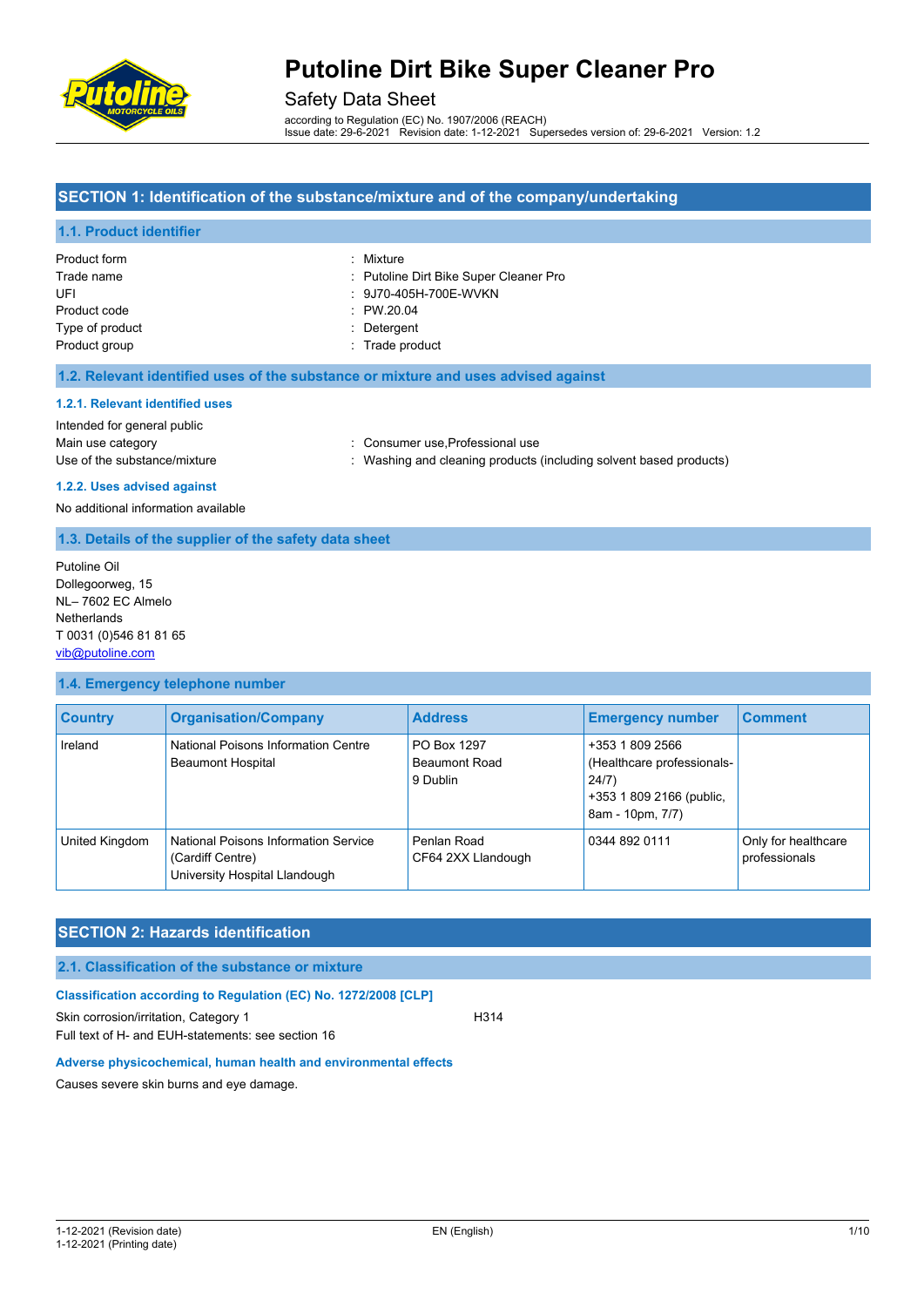Safety Data Sheet

according to Regulation (EC) No. 1907/2006 (REACH)

## **2.2. Label elements Labelling according to Regulation (EC) No. 1272/2008 [CLP]** Hazard pictograms (CLP) : GHS<sub>05</sub> Signal word (CLP)  $\qquad \qquad$ : Danger Hazard statements (CLP)  $\qquad \qquad$ : H314 - Causes severe skin burns and eve damage. Precautionary statements (CLP) : P101 - If medical advice is needed, have product container or label at hand. P102 - Keep out of reach of children. P260 - Do not breathe vapours, mist. P280 - Wear protective gloves, protective clothing, eye protection. P301+P330+P331 - IF SWALLOWED: Rinse mouth. Do NOT induce vomiting. P303+P361+P353 - IF ON SKIN (or hair): Take off immediately all contaminated clothing. Rinse skin with water . P305+P351+P338 - IF IN EYES: Rinse cautiously with water for several minutes. Remove contact lenses, if present and easy to do. Continue rinsing. P310 - Immediately call a doctor. P405 - Store locked up. P501 - Dispose of contents/container to hazardous or special waste collection point, in accordance with local, regional, national and/or international regulation.

## **2.3. Other hazards**

No additional information available

## **SECTION 3: Composition/information on ingredients**

### **3.1. Substances**

## Not applicable

**3.2. Mixtures**

| <b>Name</b>                                                                                                                                         | <b>Product identifier</b>                             | $\frac{9}{6}$ | <b>Classification according to</b><br><b>Regulation (EC) No. 1272/2008</b><br><b>[CLP]</b>    |
|-----------------------------------------------------------------------------------------------------------------------------------------------------|-------------------------------------------------------|---------------|-----------------------------------------------------------------------------------------------|
| Alcohols, C9-11, ethoxylated                                                                                                                        | CAS-No.: 68439-46-3<br>REACH-no: 01-2119980051-<br>45 | < 2.5         | Eye Irrit. 2, H319                                                                            |
| Quaternary ammonium compounds, C12-14-<br>alkyl(hydroxyethyl)dimethyl, ethoxylated, chlorides<br>Full text of H- and FUH-statements: see section 16 | CAS-No.: 1554325-20-0<br>EC-No.: 810-152-7            | < 1           | Acute Tox. 4 (Oral), H302<br>Skin Irrit. 2, H315<br>Eye Dam. 1, H318<br>Aquatic Acute 1, H400 |

## **SECTION 4: First aid measures**

| 4.1. Description of first aid measures |                                                                                                                                                       |
|----------------------------------------|-------------------------------------------------------------------------------------------------------------------------------------------------------|
| First-aid measures general             | Call a physician immediately.                                                                                                                         |
| First-aid measures after inhalation    | : Remove person to fresh air and keep comfortable for breathing.                                                                                      |
| First-aid measures after skin contact  | : Rinse skin with water/shower. Take off immediately all contaminated clothing. Call a<br>physician immediately.                                      |
| First-aid measures after eye contact   | Rinse cautiously with water for several minutes. Remove contact lenses, if present and easy<br>to do. Continue rinsing. Call a physician immediately. |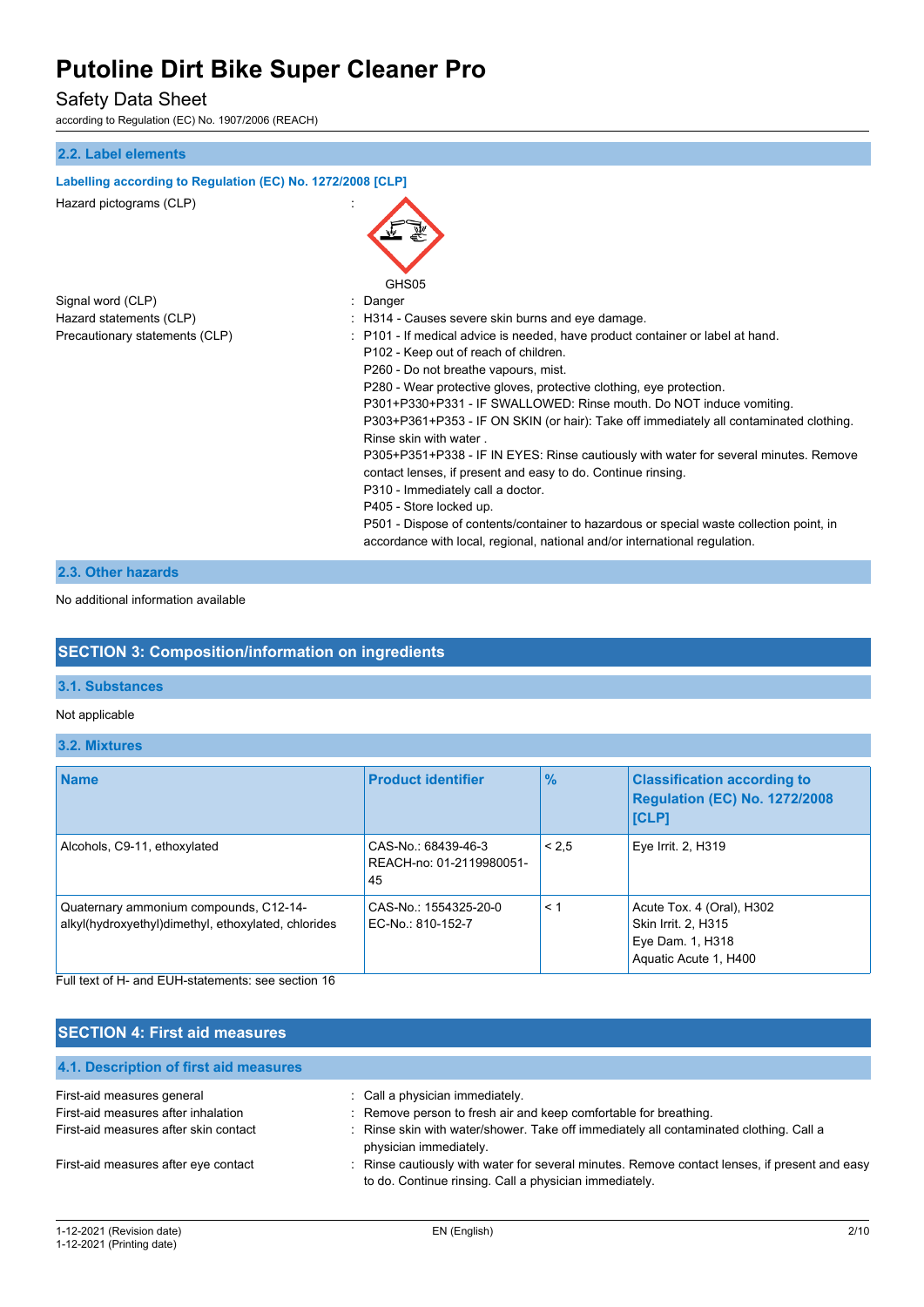## Safety Data Sheet

according to Regulation (EC) No. 1907/2006 (REACH)

| First-aid measures after ingestion                                                                            | If the person is fully conscious, make him/her drink water. Never give an unconscious<br>person anything to drink. Rinse mouth. Do not induce vomiting. Call a physician<br>immediately. |
|---------------------------------------------------------------------------------------------------------------|------------------------------------------------------------------------------------------------------------------------------------------------------------------------------------------|
| 4.2. Most important symptoms and effects, both acute and delayed                                              |                                                                                                                                                                                          |
| Symptoms/effects after skin contact<br>Symptoms/effects after eye contact<br>Symptoms/effects after ingestion | Burns.<br>: Serious damage to eyes.<br>$\therefore$ Burns.                                                                                                                               |

**4.3. Indication of any immediate medical attention and special treatment needed**

Treat symptomatically.

| <b>SECTION 5: Firefighting measures</b>                        |                                                                                                                                             |
|----------------------------------------------------------------|---------------------------------------------------------------------------------------------------------------------------------------------|
| 5.1. Extinguishing media                                       |                                                                                                                                             |
| Suitable extinguishing media<br>Unsuitable extinguishing media | Water spray. Dry powder. Foam. Carbon dioxide.<br>Do not use water jet.                                                                     |
| 5.2. Special hazards arising from the substance or mixture     |                                                                                                                                             |
| Hazardous decomposition products in case of fire               | : Toxic fumes may be released.                                                                                                              |
| 5.3. Advice for firefighters                                   |                                                                                                                                             |
| Protection during firefighting                                 | : Do not attempt to take action without suitable protective equipment. Self-contained<br>breathing apparatus. Complete protective clothing. |

| <b>SECTION 6: Accidental release measures</b>                            |                                                                                                                                                              |  |  |  |
|--------------------------------------------------------------------------|--------------------------------------------------------------------------------------------------------------------------------------------------------------|--|--|--|
| 6.1. Personal precautions, protective equipment and emergency procedures |                                                                                                                                                              |  |  |  |
| 6.1.1. For non-emergency personnel                                       |                                                                                                                                                              |  |  |  |
| Emergency procedures                                                     | : Ventilate spillage area. Avoid contact with skin and eyes. Do not breathe<br>dust/fume/gas/mist/vapours/spray.                                             |  |  |  |
| 6.1.2. For emergency responders                                          |                                                                                                                                                              |  |  |  |
| Protective equipment                                                     | Do not attempt to take action without suitable protective equipment. For further information<br>refer to section 8: "Exposure controls/personal protection". |  |  |  |
| <b>6.2. Environmental precautions</b>                                    |                                                                                                                                                              |  |  |  |
| Avoid release to the environment.                                        |                                                                                                                                                              |  |  |  |
| 6.3. Methods and material for containment and cleaning up                |                                                                                                                                                              |  |  |  |
| Methods for cleaning up<br>Other information                             | Take up liquid spill into absorbent material.<br>Dispose of materials or solid residues at an authorized site.                                               |  |  |  |

**6.4. Reference to other sections**

For further information refer to section 13.

| <b>SECTION 7: Handling and storage</b> |                                                                                                                                                                        |
|----------------------------------------|------------------------------------------------------------------------------------------------------------------------------------------------------------------------|
| 7.1. Precautions for safe handling     |                                                                                                                                                                        |
| Precautions for safe handling          | Ensure good ventilation of the work station. Avoid contact with skin and eyes. Do not<br>breathe dust/fume/gas/mist/vapours/spray. Wear personal protective equipment. |
| Hygiene measures                       | : Wash contaminated clothing before reuse. Do not eat, drink or smoke when using this<br>product. Always wash hands after handling the product.                        |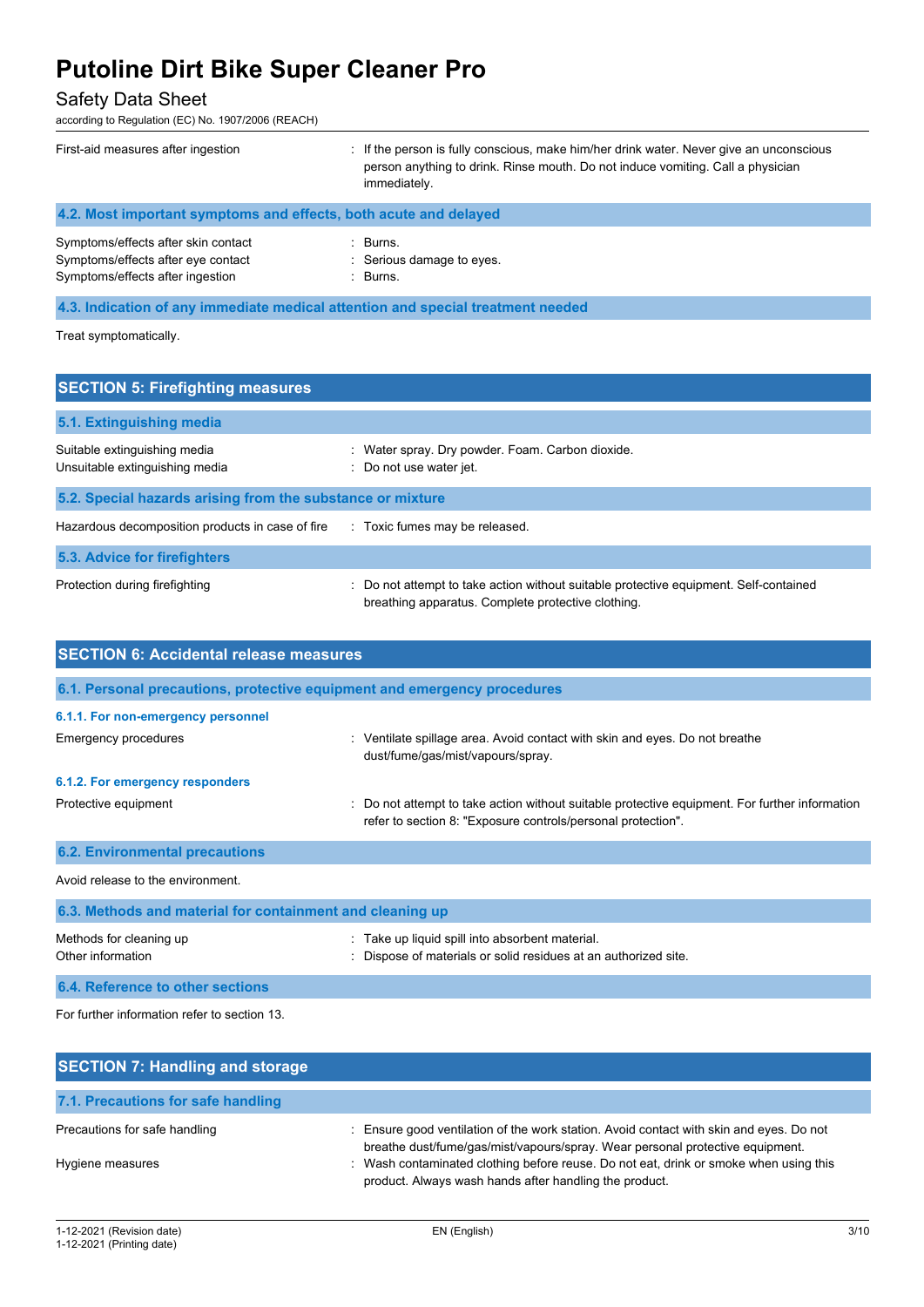Safety Data Sheet

according to Regulation (EC) No. 1907/2006 (REACH)

## **7.2. Conditions for safe storage, including any incompatibilities**

Storage conditions : Store locked up. Store in a well-ventilated place. Keep cool.

### **7.3. Specific end use(s)**

No additional information available

## **SECTION 8: Exposure controls/personal protection**

## **8.1. Control parameters**

#### **8.1.1 National occupational exposure and biological limit values**

No additional information available

### **8.1.2. Recommended monitoring procedures**

No additional information available

#### **8.1.3. Air contaminants formed**

No additional information available

#### **8.1.4. DNEL and PNEC**

No additional information available

#### **8.1.5. Control banding**

No additional information available

## **8.2. Exposure controls**

#### **8.2.1. Appropriate engineering controls**

**Appropriate engineering controls:** Ensure good ventilation of the work station.

#### **8.2.2. Personal protection equipment**

## **Personal protective equipment symbol(s):**



### **8.2.2.1. Eye and face protection**

#### **Eye protection:**

Safety glasses

| <b>Eye protection</b> |                             |                        |                 |
|-----------------------|-----------------------------|------------------------|-----------------|
| Type                  | <b>Field of application</b> | <b>Characteristics</b> | <b>Standard</b> |
| Safety glasses        | Droplet                     | clear                  | <b>EN 166</b>   |

## **8.2.2.2. Skin protection**

## **Skin and body protection:**

Wear suitable protective clothing

## **Hand protection:**

Protective gloves

| <b>Hand protection</b> |                      |                        |                |                    |                   |
|------------------------|----------------------|------------------------|----------------|--------------------|-------------------|
| Type                   | <b>Material</b>      | <b>Permeation</b>      | Thickness (mm) | <b>Penetration</b> | <b>Standard</b>   |
| Reusable gloves        | Nitrile rubber (NBR) | $6$ ( $>$ 480 minutes) | $\ge 0.35$     |                    | <b>EN ISO 374</b> |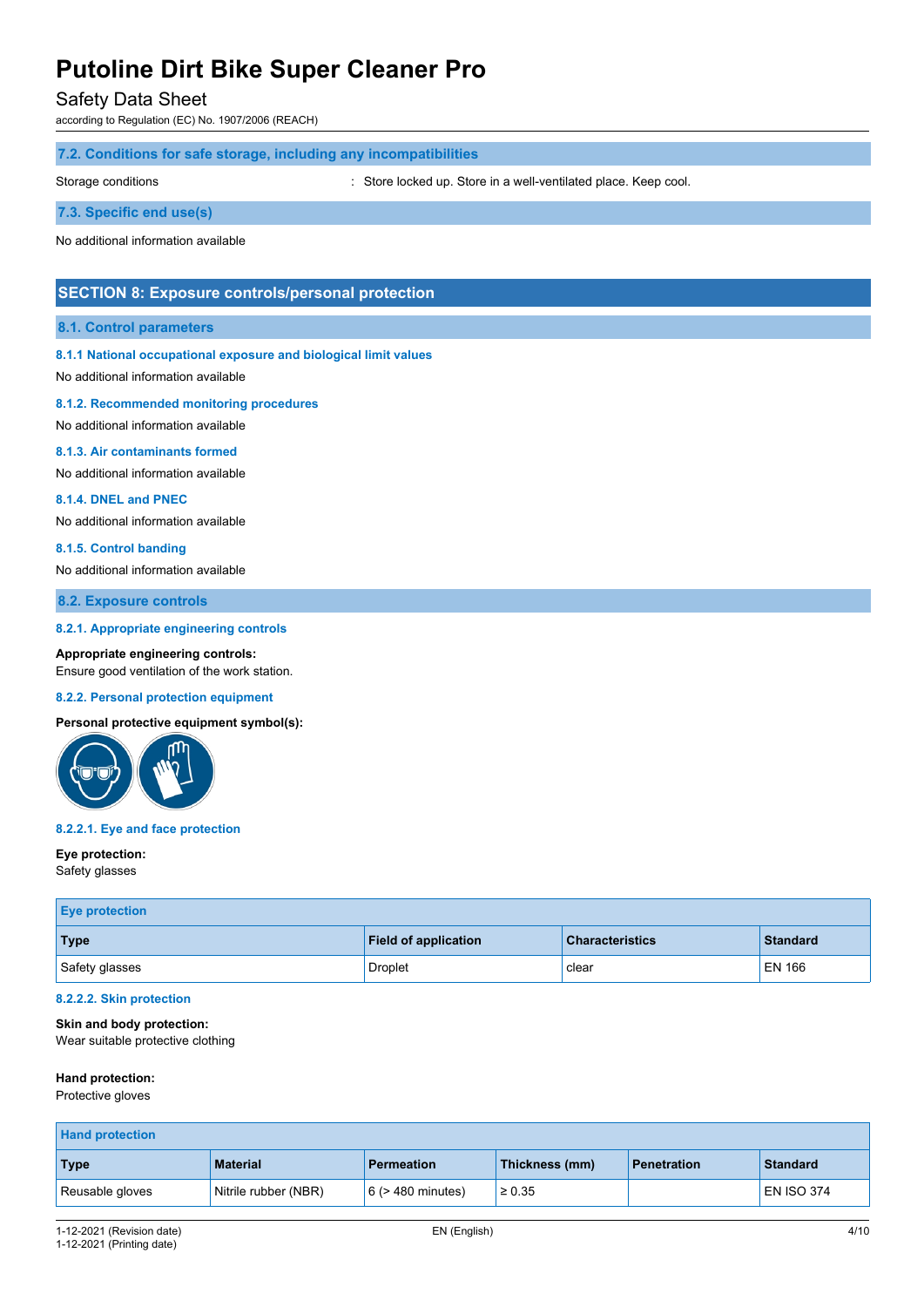## Safety Data Sheet

according to Regulation (EC) No. 1907/2006 (REACH)

| <b>Hand protection</b> |                      |                        |                |                    |                   |
|------------------------|----------------------|------------------------|----------------|--------------------|-------------------|
| Type                   | <b>Material</b>      | <b>Permeation</b>      | Thickness (mm) | <b>Penetration</b> | <b>Standard</b>   |
| Disposable gloves      | Nitrile rubber (NBR) | $6$ ( $>$ 480 minutes) | 0.12           |                    | <b>EN ISO 374</b> |

#### **8.2.2.3. Respiratory protection**

### **Respiratory protection:**

In case of insufficient ventilation, wear suitable respiratory equipment

#### **8.2.2.4. Thermal hazards**

No additional information available

#### **8.2.3. Environmental exposure controls**

## **Environmental exposure controls:**

Avoid release to the environment.

## **SECTION 9: Physical and chemical properties**

## **9.1. Information on basic physical and chemical properties**

| Physical state<br>Colour<br>Odour<br>Odour threshold<br>рH<br>Relative evaporation rate (butylacetate=1)<br>Melting point<br>Freezing point<br>Boiling point<br>Flash point<br>Auto-ignition temperature<br>Decomposition temperature<br>Flammability (solid, gas)<br>Vapour pressure<br>Relative vapour density at 20 °C<br>Relative density<br>Density<br>Solubility<br>Partition coefficient n-octanol/water (Log Pow) | : Liquid<br>light pink.<br>odourless.<br>No data available<br>13<br>No data available<br>Not applicable<br>No data available<br>>100 °C<br>No data available<br>No data available<br>No data available<br>: Not applicable<br>No data available<br>$:$ No data available<br>. No data available<br>: 1,02 g/cm <sup>3</sup> (20°C)<br>Water: completely soluble<br>: < 3 |
|---------------------------------------------------------------------------------------------------------------------------------------------------------------------------------------------------------------------------------------------------------------------------------------------------------------------------------------------------------------------------------------------------------------------------|--------------------------------------------------------------------------------------------------------------------------------------------------------------------------------------------------------------------------------------------------------------------------------------------------------------------------------------------------------------------------|
|                                                                                                                                                                                                                                                                                                                                                                                                                           |                                                                                                                                                                                                                                                                                                                                                                          |
| Viscosity, kinematic                                                                                                                                                                                                                                                                                                                                                                                                      | $< 9,804$ mm <sup>2</sup> /s                                                                                                                                                                                                                                                                                                                                             |
| Viscosity, dynamic                                                                                                                                                                                                                                                                                                                                                                                                        | < 10 mPa $\cdot$ s (20 $\degree$ C)                                                                                                                                                                                                                                                                                                                                      |
| <b>Explosive properties</b>                                                                                                                                                                                                                                                                                                                                                                                               | No data available                                                                                                                                                                                                                                                                                                                                                        |
| Oxidising properties                                                                                                                                                                                                                                                                                                                                                                                                      | No data available                                                                                                                                                                                                                                                                                                                                                        |
| <b>Explosive limits</b>                                                                                                                                                                                                                                                                                                                                                                                                   | No data available                                                                                                                                                                                                                                                                                                                                                        |

## **9.2. Other information**

No additional information available

## **SECTION 10: Stability and reactivity**

## **10.1. Reactivity**

The product is non-reactive under normal conditions of use, storage and transport.

## **10.2. Chemical stability**

Stable under normal conditions.

## **10.3. Possibility of hazardous reactions**

No dangerous reactions known under normal conditions of use.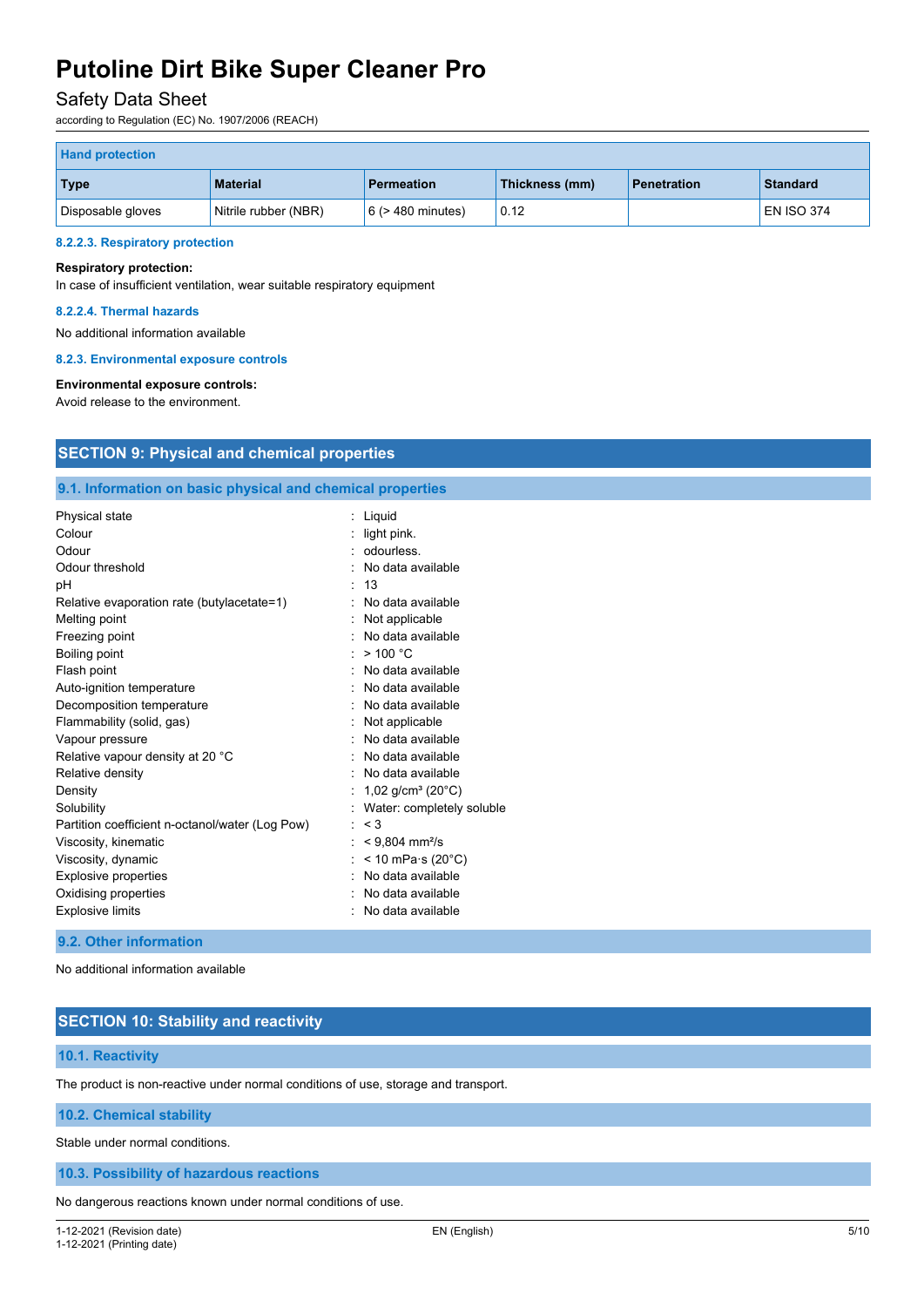## Safety Data Sheet

according to Regulation (EC) No. 1907/2006 (REACH)

## **10.4. Conditions to avoid**

None under recommended storage and handling conditions (see section 7).

**10.5. Incompatible materials**

No additional information available

**10.6. Hazardous decomposition products**

Under normal conditions of storage and use, hazardous decomposition products should not be produced.

| <b>SECTION 11: Toxicological information</b>                                    |                                                                                                          |  |
|---------------------------------------------------------------------------------|----------------------------------------------------------------------------------------------------------|--|
| 11.1 Information on toxicological effects                                       |                                                                                                          |  |
| Acute toxicity (oral)<br>Acute toxicity (dermal)<br>Acute toxicity (inhalation) | Not classified<br>Not classified<br>Not classified                                                       |  |
|                                                                                 | Quaternary ammonium compounds, C12-14-alkyl(hydroxyethyl)dimethyl, ethoxylated, chlorides (1554325-20-0) |  |
| LD50 oral rat                                                                   | 300 - 2000 mg/kg                                                                                         |  |
| Alcohols, C9-11, ethoxylated (68439-46-3)                                       |                                                                                                          |  |
| LD50 oral rat                                                                   | > 5000 mg/kg                                                                                             |  |
| LD50 dermal                                                                     | > 2000 mg/kg                                                                                             |  |
| LC50 Inhalation - Rat                                                           | $> 20$ mg/l                                                                                              |  |
| Skin corrosion/irritation                                                       | Causes severe skin burns.<br>pH: 13                                                                      |  |
| Serious eye damage/irritation                                                   | : Assumed to cause serious eye damage<br>pH: 13                                                          |  |
| Respiratory or skin sensitisation<br>$\bullet$                                  | Not classified                                                                                           |  |
| Germ cell mutagenicity                                                          | Not classified                                                                                           |  |
| Carcinogenicity                                                                 | Not classified                                                                                           |  |
| Reproductive toxicity                                                           | Not classified                                                                                           |  |
| STOT-single exposure                                                            | Not classified                                                                                           |  |
| STOT-repeated exposure                                                          | Not classified                                                                                           |  |
| Aspiration hazard                                                               | Not classified                                                                                           |  |
| <b>Putoline Dirt Bike Super Cleaner Pro</b>                                     |                                                                                                          |  |
| Viscosity, kinematic                                                            | $< 9,804$ mm <sup>2</sup> /s                                                                             |  |

## **SECTION 12: Ecological information 12.1. Toxicity** Ecology - general interest in the product may represent a danger to aquatic organisms. Hazardous to the aquatic environment, short-term (acute) : Not classified Hazardous to the aquatic environment, long-term (chronic) : Not classified **Quaternary ammonium compounds, C12-14-alkyl(hydroxyethyl)dimethyl, ethoxylated, chlorides (1554325-20-0)**  $LC50 - Fish [1]$  10 – 100 mg/l EC50 - Crustacea [1]  $\boxed{0,11 - 1 \text{ mg/l}}$ EC50 72h - Algae [1]  $\vert$  1 – 10 mg/l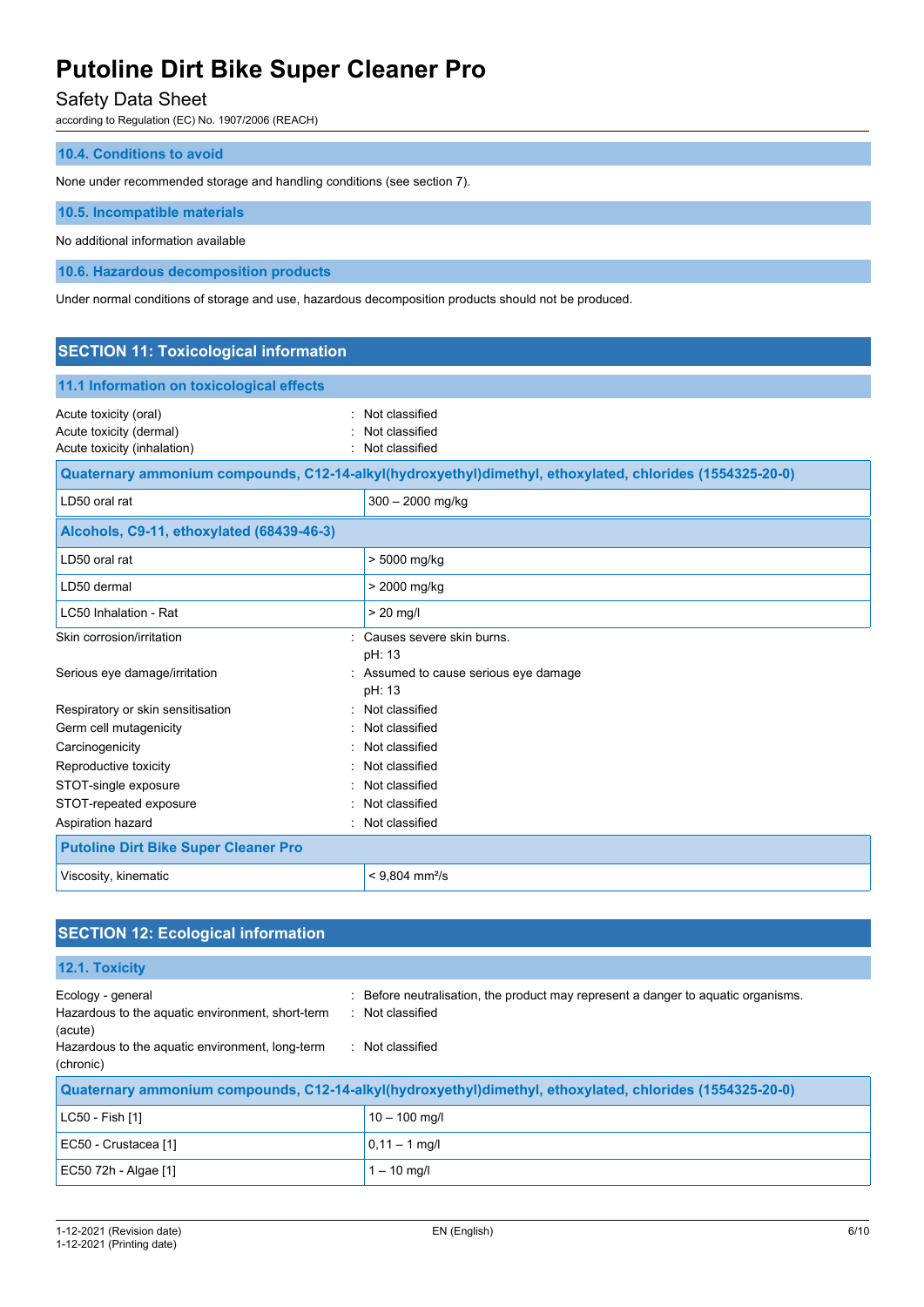## Safety Data Sheet

according to Regulation (EC) No. 1907/2006 (REACH)

| 12.2. Persistence and degradability                                                                      |                                                  |  |
|----------------------------------------------------------------------------------------------------------|--------------------------------------------------|--|
| Quaternary ammonium compounds, C12-14-alkyl(hydroxyethyl)dimethyl, ethoxylated, chlorides (1554325-20-0) |                                                  |  |
| Biodegradation                                                                                           | > 60 % (OECD 301D method)                        |  |
| Alcohols, C9-11, ethoxylated (68439-46-3)                                                                |                                                  |  |
| Persistence and degradability                                                                            | Readily biodegradable.                           |  |
| BOD (% of ThOD)                                                                                          | > 60 % ThOD 28 d, Closed Bottle Test (OECD 301D) |  |
| 12.3. Bioaccumulative potential                                                                          |                                                  |  |
| <b>Putoline Dirt Bike Super Cleaner Pro</b>                                                              |                                                  |  |
| Partition coefficient n-octanol/water (Log Pow)                                                          | $\leq$ 3                                         |  |
| Alcohols, C9-11, ethoxylated (68439-46-3)                                                                |                                                  |  |
| Partition coefficient n-octanol/water (Log Pow)                                                          | 2,4                                              |  |
| Bioaccumulative potential                                                                                | Bioaccumulation unlikely.                        |  |
| 12.4. Mobility in soil                                                                                   |                                                  |  |
| No additional information available                                                                      |                                                  |  |
| 12.5. Results of PBT and vPvB assessment                                                                 |                                                  |  |

| <b>Component</b>                          |                                                                                                                                                                                 |
|-------------------------------------------|---------------------------------------------------------------------------------------------------------------------------------------------------------------------------------|
| Alcohols, C9-11, ethoxylated (68439-46-3) | This substance/mixture does not meet the PBT criteria of REACH regulation, annex XIII<br>This substance/mixture does not meet the vPvB criteria of REACH regulation, annex XIII |

**12.6. Other adverse effects**

No additional information available

## **SECTION 13: Disposal considerations**

**13.1. Waste treatment methods**

Waste treatment methods : Dispose of contents/container in accordance with licensed collector's sorting instructions.

## **SECTION 14: Transport information**

| In accordance with ADR / IMDG / IATA / ADN / RID |               |               |               |               |
|--------------------------------------------------|---------------|---------------|---------------|---------------|
| <b>ADR</b>                                       | <b>IMDG</b>   | <b>IATA</b>   | <b>ADN</b>    | <b>RID</b>    |
| 14.1. UN number                                  |               |               |               |               |
| Not regulated                                    | Not regulated | Not regulated | Not regulated | Not regulated |
| 14.2. UN proper shipping name                    |               |               |               |               |
| Not regulated                                    | Not regulated | Not regulated | Not regulated | Not regulated |
| 14.3. Transport hazard class(es)                 |               |               |               |               |
| Not regulated                                    | Not regulated | Not regulated | Not regulated | Not regulated |
| 14.4. Packing group                              |               |               |               |               |
| Not regulated                                    | Not regulated | Not regulated | Not regulated | Not regulated |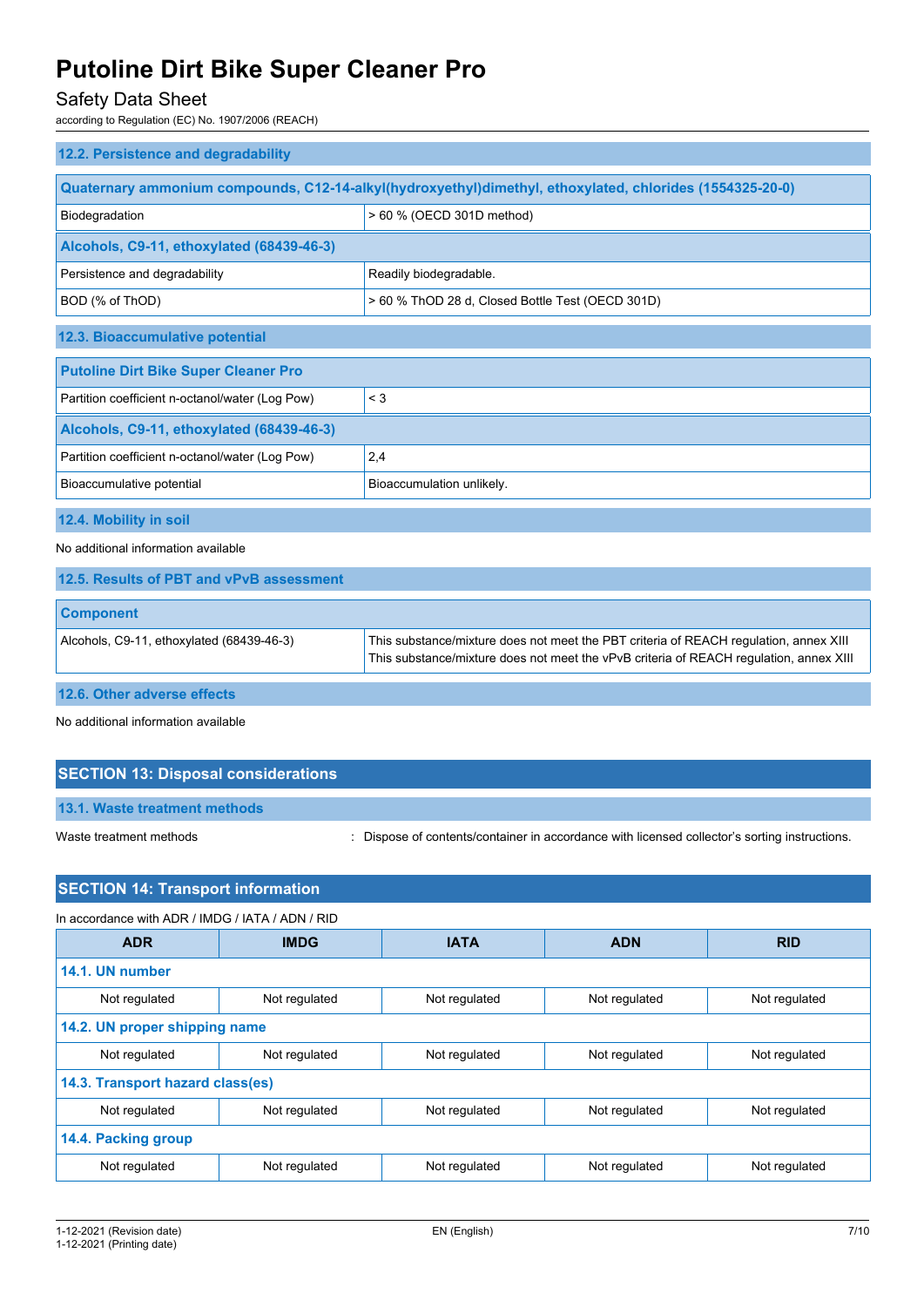## Safety Data Sheet

according to Regulation (EC) No. 1907/2006 (REACH)

| <b>ADR</b>                             | <b>IMDG</b>   | <b>IATA</b>   | <b>ADN</b>    | <b>RID</b>    |
|----------------------------------------|---------------|---------------|---------------|---------------|
| 14.5. Environmental hazards            |               |               |               |               |
| Not regulated                          | Not regulated | Not regulated | Not regulated | Not regulated |
| No supplementary information available |               |               |               |               |
| 14.6. Special precautions for user     |               |               |               |               |

## **Overland transport**

Not regulated

### **Transport by sea** Not regulated

**Air transport**

Not regulated

#### **Inland waterway transport** Not regulated

## **Rail transport**

Not regulated

**14.7. Transport in bulk according to Annex II of Marpol and the IBC Code**

#### Not applicable

## **SECTION 15: Regulatory information**

**15.1. Safety, health and environmental regulations/legislation specific for the substance or mixture**

## **15.1.1. EU-Regulations**

Contains no REACH substances with Annex XVII restrictions

Contains no substance on the REACH candidate list

Contains no REACH Annex XIV substances

Contains no substance subject to Regulation (EU) No 649/2012 of the European Parliament and of the Council of 4 July 2012 concerning the export and import of hazardous chemicals.

Contains no substance subject to Regulation (EU) No 2019/1021 of the European Parliament and of the Council of 20 June 2019 on persistent organic pollutants

Contains no substance subject to Regulation (EU) 2019/1148 of the European Parliament and of the Council of 20 June 2019 on the marketing and use of explosives precursors.

Child-resistant fastening in the state of the Shahid School and School and School and School and School and School and School and School and School and School and School and School and School and School and School and Scho

Tactile warning **in the case of the California** Contraction of the Applicable

| Detergent Regulation: Labelling of contents (648/2004/EC): |         |  |
|------------------------------------------------------------|---------|--|
| <b>Component</b>                                           |         |  |
| cationic surfactants, non-ionic surfactants                | $< 5\%$ |  |

## **15.1.2. National regulations**

No additional information available

**15.2. Chemical safety assessment**

No chemical safety assessment has been carried out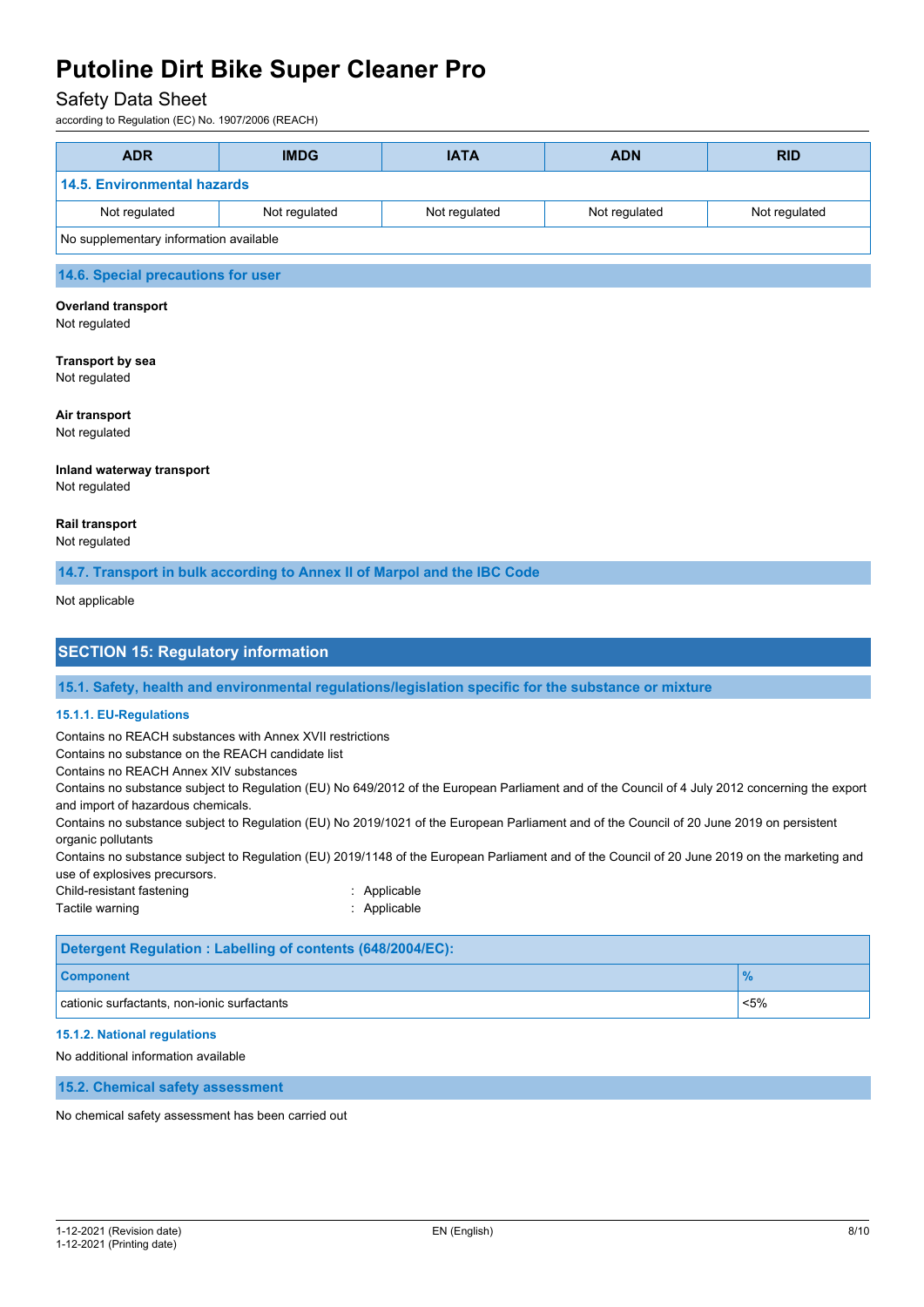## Safety Data Sheet

according to Regulation (EC) No. 1907/2006 (REACH)

| <b>SECTION 16: Other information</b> |                                        |               |                 |  |
|--------------------------------------|----------------------------------------|---------------|-----------------|--|
| <b>Indication of changes</b>         |                                        |               |                 |  |
| <b>Section</b>                       | <b>Changed item</b>                    | <b>Change</b> | <b>Comments</b> |  |
|                                      | Revision date                          | Modified      |                 |  |
| 1.2                                  | Main use category                      | Modified      |                 |  |
| 3                                    | Composition/information on ingredients | Modified      |                 |  |
| 4.1                                  | First-aid measures after ingestion     | Modified      |                 |  |
| 5.2                                  | Fire hazard                            | Added         |                 |  |
| 8.1                                  | Generic OEL data                       | Added         |                 |  |
| 15.1                                 | <b>REACH Annex XVII</b>                | Modified      |                 |  |
| 16                                   | Abbreviations and acronyms             | Modified      |                 |  |

| <b>Abbreviations and acronyms:</b> |                                                                                                 |  |
|------------------------------------|-------------------------------------------------------------------------------------------------|--|
| <b>ADN</b>                         | European Agreement concerning the International Carriage of Dangerous Goods by Inland Waterways |  |
| <b>ADR</b>                         | European Agreement concerning the International Carriage of Dangerous Goods by Road             |  |
| <b>ATE</b>                         | <b>Acute Toxicity Estimate</b>                                                                  |  |
| <b>BCF</b>                         | <b>Bioconcentration factor</b>                                                                  |  |
| <b>BLV</b>                         | <b>Biological limit value</b>                                                                   |  |
| <b>BOD</b>                         | Biochemical oxygen demand (BOD)                                                                 |  |
| COD                                | Chemical oxygen demand (COD)                                                                    |  |
| <b>DMEL</b>                        | <b>Derived Minimal Effect level</b>                                                             |  |
| <b>DNEL</b>                        | Derived-No Effect Level                                                                         |  |
| EC-No.                             | European Community number                                                                       |  |
| <b>EC50</b>                        | Median effective concentration                                                                  |  |
| EN                                 | European Standard                                                                               |  |
| <b>IARC</b>                        | International Agency for Research on Cancer                                                     |  |
| <b>IATA</b>                        | International Air Transport Association                                                         |  |
| <b>IMDG</b>                        | International Maritime Dangerous Goods                                                          |  |
| <b>LC50</b>                        | Median lethal concentration                                                                     |  |
| LD50                               | Median lethal dose                                                                              |  |
| <b>LOAEL</b>                       | Lowest Observed Adverse Effect Level                                                            |  |
| <b>NOAEC</b>                       | No-Observed Adverse Effect Concentration                                                        |  |
| <b>NOAEL</b>                       | No-Observed Adverse Effect Level                                                                |  |
| <b>NOEC</b>                        | No-Observed Effect Concentration                                                                |  |
| OECD                               | Organisation for Economic Co-operation and Development                                          |  |
| OEL                                | Occupational Exposure Limit                                                                     |  |
| <b>PBT</b>                         | <b>Persistent Bioaccumulative Toxic</b>                                                         |  |
| PNEC                               | <b>Predicted No-Effect Concentration</b>                                                        |  |
| <b>RID</b>                         | Regulations concerning the International Carriage of Dangerous Goods by Rail                    |  |